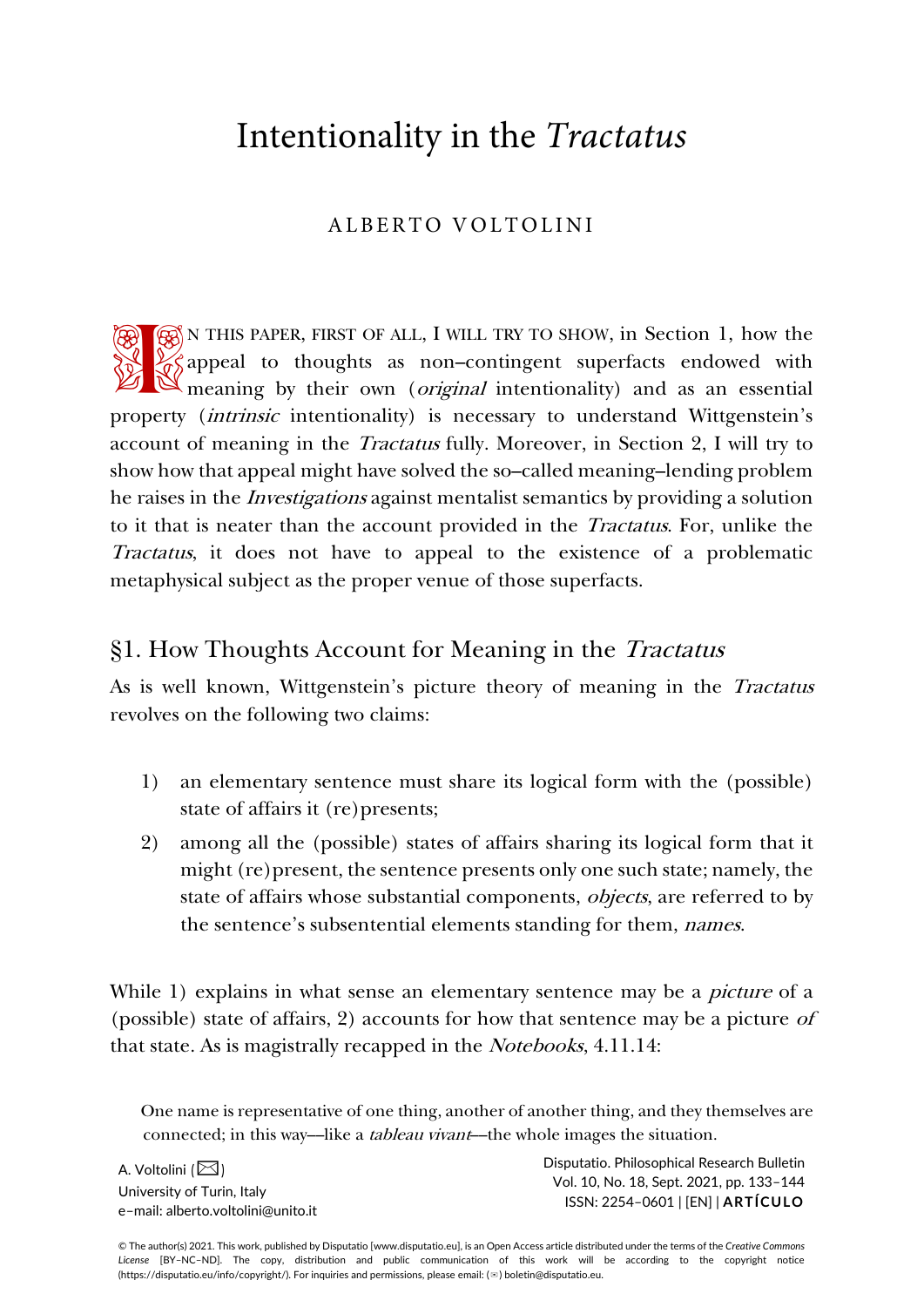The logical connexion must, of course, be one that is possible as between the things that the names are representatives of, and this will always be the case if the names really are representatives of the things. (Wittgenstein, 1961a, p. 26)

As is also well known, what in the Tractatus Wittgenstein labels thought (Gedanke) plays an essential role in supporting the two above claims. For on the one hand, as regards 1), an elementary sentence shares that logical form insofar as it is a logical picture of what it (re)presents, and *thought* is a logical picture of facts (Wittgenstein, 1961b, §3), viz. of subsisting (possible) states of affairs. On the other hand, as regards 2), in order for names to stand for certain objects, they must be connected to them in virtue of their being so used by *thinking* the sense of the sentence, i.e., by projecting, by means of that use, the sentence on the (possible) state of affairs that contains them (Wittgenstein 1961b, §§3.11–3.12).

Now, as regards the first issue — let me call it the *logicality* issue— it may be plausible to defend a functionalist reading of the notion of thought in the Tractatus. For it might well be supposed that any picture, hence elementary sentences as well, work as thoughts insofar as, over and above its being a spatial, a temporal, or anyway physical, picture of what it (re)presents, it is the logical picture of it. For it shares with it not only the spatial, temporal, or anyway physical form of representation – what Wittgenstein labels the pictorial form of the picture – but the logical form (1961b, §§2.17, 2.171, 2.18).

Yet as regards the second issue, let me call it the intentionality issue, it is unlikely that a mere functionalist reading of the notion of thought<sup>[1](#page-1-0)</sup> is enough. For it seems that there must be something like an independent entity underlying an elementary sentence, i.e., a thought, that is needed in order for that sentence to be endowed with the particular meaning it has.

In order to see that this is the case, let me start from Wittgenstein's distinction between sign and symbol (1961b, §3.32), which applies both to sentences and their sub–sentential elements. A sign is merely a meaningless expression; a symbol is a hybrid entity constituted by that expression plus its semantic interpretation, an entity–*cum*–meaning. On the one hand, one and the same sign may correspond to different symbols: this is what lexical ambiguity amounts to (1961b, §§3.321, 3.323). On the other hand, a symbol remains the same even if its linguistic expression changes: this is what captures synonymity (1961b, §§3.34, 3.341, 3411, 4.243, 5.5303). In the most basic case, the simplest linguistic expressions, names —to stick to the Tractarian terminology—, one must

<span id="page-1-0"></span>As maintained e.g. by Marconi (2002:23-4).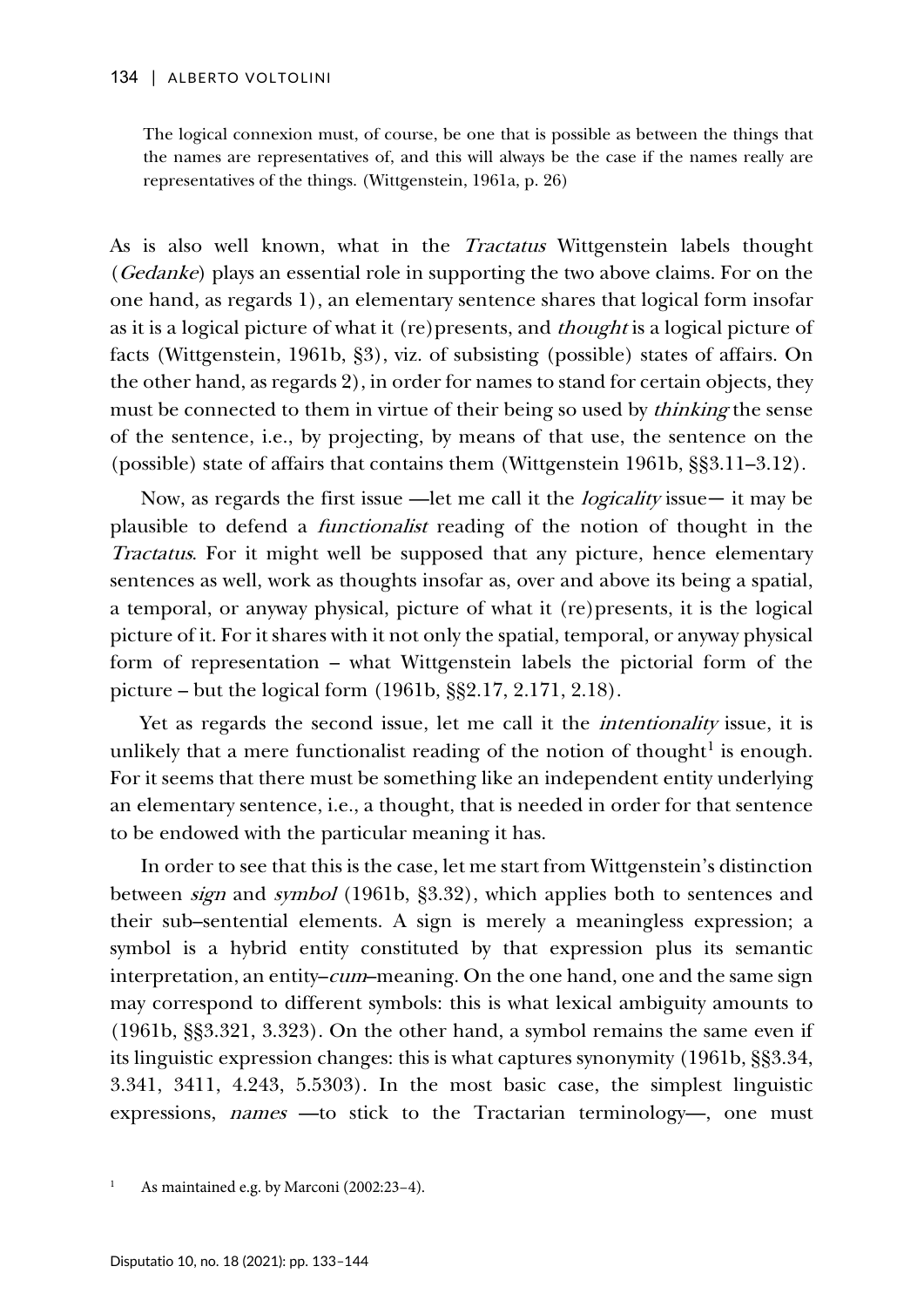particularize the sign–symbol distinction in terms of a distinction between a name as such, the mere nominal expression that may be used as standing for something, and what may be called, following recent literature,<sup>[2](#page-2-0)</sup> a name-of, that expression plus its semantic interpretation, i.e., the object for which it stands. The name–of is thus a hybrid entity constituted by a nominal expression plus an individual, that expression's referent.

But why is the sign–symbol distinction relevant for the present issue? Because the thing–symbol distinction cannot work unless one presupposes that there is a thought taken as an independent entity underlying an elementary sentence. For what is it that allows a sign, in particular a propositional sign, to be transformed into a propositional symbol? As is well known, the official answer in the Tractatus is that the propositional sign is thought as having a certain meaning (1961b, §3.5). Now, this answer can hardly be interpreted in merely functional terms. Unlike that sign, a propositional symbol, just as any other symbol, has its meaning in a particular way: that is to say, it has that meaning on its own sleeves —nothing ascribes that meaning to it— and in an essential way — if it failed to have such a meaning, it would not be the symbol it is. In the current philosophical jargon, a symbol has both *original* and *intrinsic* intentionality.<sup>[3](#page-2-1)</sup> As Mounce (1981) for one points out, there is an internal relation between the propositional symbol and its meaning component. As Wittgenstein puts it, the proposition (i.e., the propositional symbol) shows its sense (1961b, §4.022). Hence, in order for a propositional sign, notably a certain elementary sentence, to be transformed into a symbol, i.e., an entity that has both original and intrinsic intentionality, there must be something that is able to lend it those features. Now, this very something cannot but be a thought by virtue of which the propositional sign, notably a certain elementary sentence, is thought (Malcolm 1986). For it cannot but be an entity that has by itself the two features that a propositional symbol must possess for a propositional sign to be transformed into it; namely, both original and intrinsic intentionality (Sacchi and Voltolini 2012). In particular, this meaning– lending thought has inner constituents that are both originally and intrinsically

- <span id="page-2-0"></span><sup>2</sup> This appeal to the notion of a name–of as a particular kind of an entity–*cum*–meaning, namely as a genuine singular term plus its referential interpretation, has been developed by some "direct reference"– theorists, i.e., people believing, in the wake of the early Wittgenstein, that at least the meaning of genuine singular terms is exhausted by their referents: cf. e.g. Almog (1984), Kaplan (1990).
- <span id="page-2-1"></span><sup>3</sup> For the label of original intentionality, see Dretske (1995) and Fodor (1990); for the label of intrinsic intentionality, as distinct from that of original intentionality, see implicitly Searle (1983). See for example this quotation from Searle: "the conditions of satisfaction of the Intentional state are internal to the Intentional state" (1983, p. 11)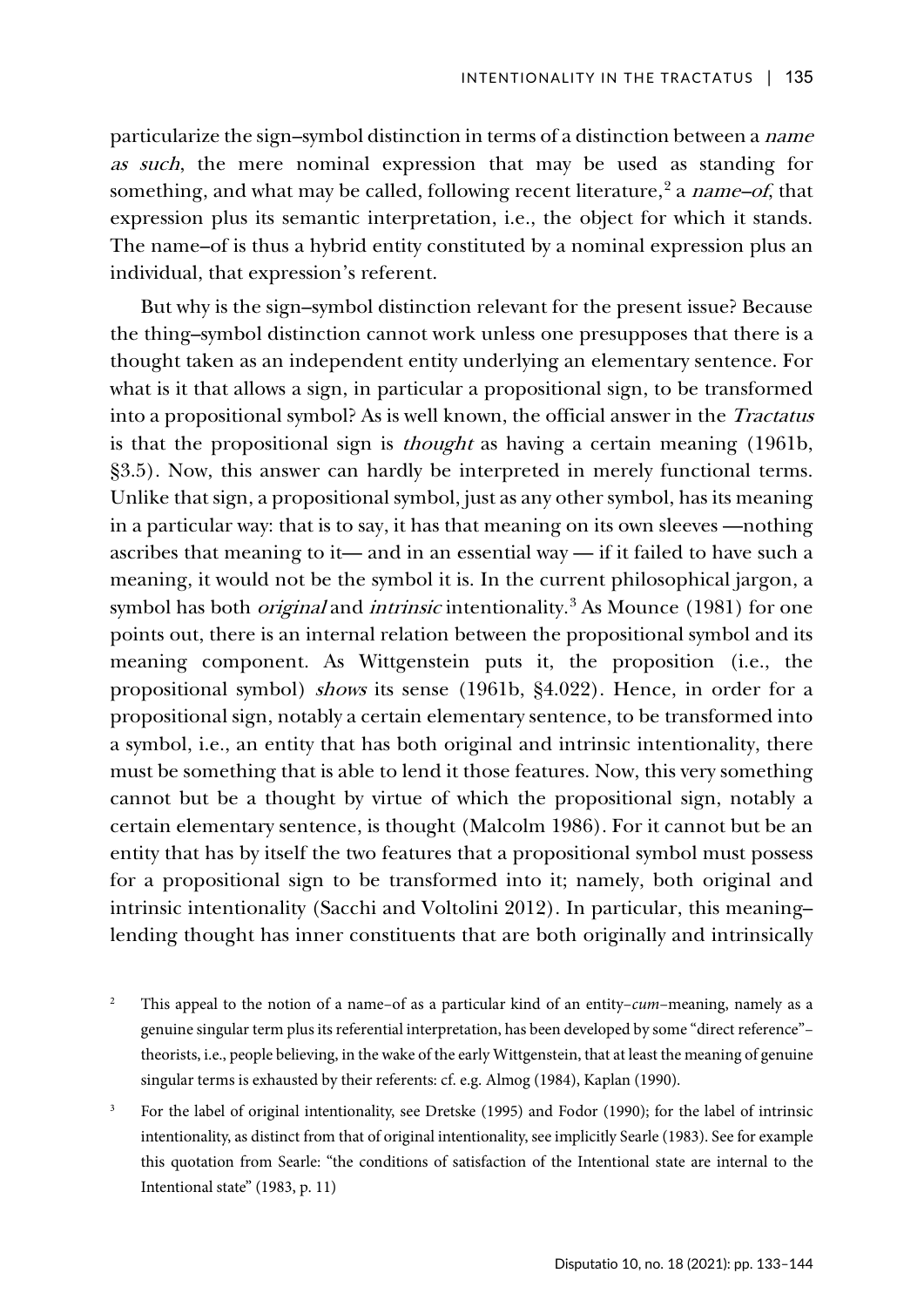about certain objects in the world, i.e., the building bricks constituting the relevant (possible) state of affairs that it (re)presents along with the corresponding propositional symbol. Hence, it enables the elementary sentence's corresponding names to be transformed into names–of, i.e., names that both originally and intrinsically have such objects as their referents.

At this point, a question arises as to what kind of entity a meaning–lending thought underlying a particular elementary sentence can be. A natural answer is that it is a psychic fact, i.e., something that obtains within either the mind or the brain of an individual, an empirical subject that, properly speaking, merely amounts to a collection, or series, of such psychic facts (1961b, §5.631). As is well known, this natural answer is supported by a passage of Wittgenstein's famous 19.8.1919 letter to Russell:

I don't know *what* the constituents of a thought are but I know *that* it must have such constituents which correspond to the words of Language. Again the kind of relation of the constituents of thought and of the pictured fact is irrelevant. It would be a matter of psychology to find it out. (Wittgenstein 1995, pp. 98–99)

Yet, as various people have stressed (e.g. Mounce 1981), this natural reading cannot work. For a psychic fact is just a brute fact like any other, whose constituents cannot but bear a contingent relation, whatever it is, with the corresponding objects in the world that is a matter of psychology, as Wittgenstein stresses, to find out. Thus, it could at most possess original intentionality – just as a sentence of a language of thought possesses according to Fodor  $(1990)^4$  $(1990)^4$  – but not intrinsic intentionality. For intrinsic intentionality yields a necessary relation between the relevant underlying meaning–lending entity and such objects. Thus, a psychic fact cannot play the meaning–lending role that a thought is supposed to play. Hence, a thought playing that role, hence having an essential relation with its objects, cannot be a brute fact as a psychic fact is, but it must be something like a superfact.

Yet if one must interpret a thought as a superfact, where on Earth can one find superfacts? All facts in the world, i.e., all subsisting (possible) states of affairs, including the psychic facts which occur, so to speak, within an empirical subject, are characterized by *contingent* relations between the objects constituting them.

<span id="page-3-0"></span><sup>&</sup>lt;sup>4</sup> In (1994), McDonough proposes a similar solution, by equating Tractarian thoughts with Fodorian Mentalese sentences. Yet such sentences are for Fodor (1990) merely contingently related to their meanings. Indeed, they possess only original, but not intrinsic, intentionality.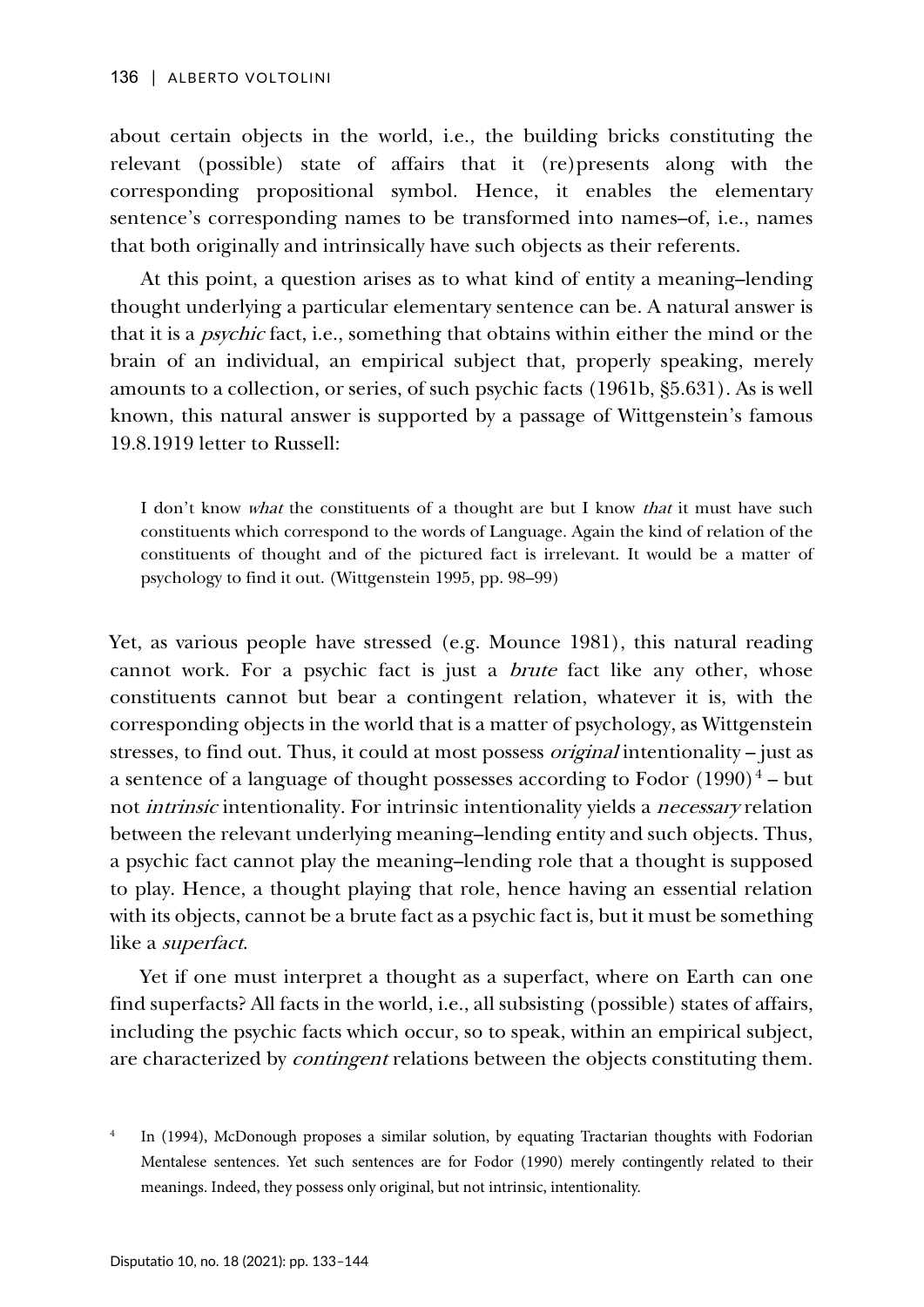But, as we have just seen, superfacts are *necessary* relations between their objects.

Tractatus' readers, however, have a chance to answer this question plausibly. Such superfacts do not take place in the world, but at its essential limit; in particular, at that limit of the world that Wittgenstein calls in the Tractatus the metaphysical subject, i.e., that which makes it the case that the world is a world for someone (1961b, §§5.632–5.633, 5.641). Indeed, many of the "Tractatus' scholars think that the roots of significance lie in this subject, which *inter alia* thinks the world through the meaning acts of her will (Kenny 1981, p. 146; see also Hacker 1972, pp. 47–48, 77) and which is altered through the good or the bad exercise of that will (1961b, §6.43). That is undoubtedly a coherent answer, even if it seems to explain obscura (the Gedanke superfacts) by obscuriora (the metaphysical subject, about whom Wittgenstein in the Tractatus notoriously remains very elusive).

# §2. How Thoughts Could Still Account for Meaning in the Investigations

Curiously enough, at the time of the Investigations, no relic seems to remain of the above, admittedly complicated, Tractarian theory of intentionality. As is well known, in the Investigations Wittgenstein raises a strong criticism against the mentalist theories of meaning, i.e., the theories according to which the meaning of linguistic expressions lies in some kind of mental factor underlying language use. According to this criticism, meaning cannot lie in something mental, for no mental candidate is able to solve the *meaning–lending* problem, i.e., the problem of how to give semantic life to linguistic expressions that by themselves are meaningless: "Every sign by itself seems dead. What gives it life?" (Wittgenstein, 1953/2009, I, §431). For whatever is mental has no meaning–lending power, since in itself is just a brute fact as any other (Wittgenstein 1953/2009 I, §§139– 141, 198, 201).

Now, as we have seen before, this is precisely the criticism that one may raise against a psychologistic reading of the meaning–lending factor in the Tractatus. Psychic facts —e.g., mental images— are just as brute facts as any other, so they can lend no meaning to nothing whatsoever. Nor, stress the Investigations, can anything lying even further inside than psychic facts – e.g., cerebral facts – play the meaning–lending role, for it would turn out to be just another brute fact, and so on ad infinitum. Yet, as we also saw, the Tractatus had the resources to account for such a factor, by appealing to superfacts endowed not with only original intentionality like psychic facts, but also, unlike psychic facts, with intrinsic intentionality, while these superfacts are located in the mind (whatever that is)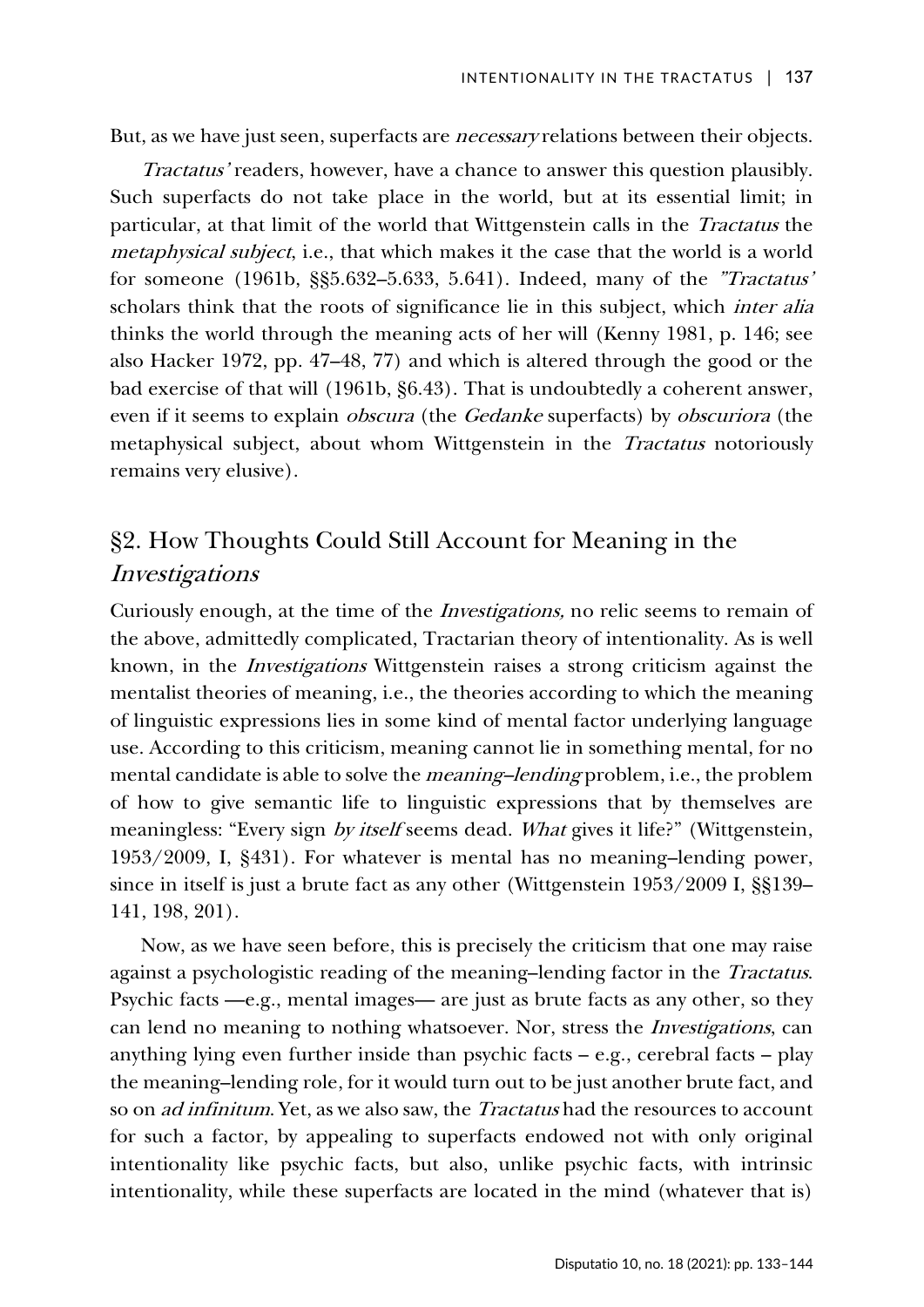of a metaphysical subject. But in the Investigations there is no trace of this possible way out of the meaning–lending problem, which would immediately stop the regress.

At first blush, one may observe that a work such as the *Investigations* that is devoted inter alia to show that a private language is impossible may hardly appeal to a metaphysical subject as the venue of meaning–lending superfacts. For, even though language in the *Tractatus* does not amount to a private language (cf., e.g. Mounce 1981), if a metaphysical subject might ex absurdo talk with herself, she would end up mobilizing precisely an impossible private language in the Investigations' sense; i.e., a meaningless structure because of its normative failure, given that believing that one follows a rule and following it collapses in it. (Wittgenstein 1953/2009 I, §§202, 258)

But if one looks at the matter more closely, it is hardly the case that the metaphysical subject is the culprit. For in the Tractatus' perspective, that subject is invoked precisely in order to explain how there can be superfacts, i.e., facts that involve necessary relations between their members. For, as we saw, in the world there is no room for such superfacts; the world only contains brute facts, which involve contingent relations between their members.

Yet why is it the case, in the *Tractatus*' perspective, that the world cannot contain superfacts? Well, this depends on an assumption that frames the Tractatus' ontologico–metaphysical scaffolding. According to this assumption, which Frascolla (2011, p. 50) labels the *contingency assumption*, the world can contain only contingently subsisting facts, insofar as these facts are the subsisting combinations of what is not contingent; namely, the Tractarian objects which constitute both the form and the structure of the world, being the fixed domain of worlds as well as what a world depends on:

Objects are what is unalterable and subsistent; their configuration is what is changing and unstable.

The configuration of objects produces states of affairs.

All that happens and is the case is accidental. (Wittgenstein 1961b, §§2.0271–2.0272, 6.41)<sup>[5](#page-5-0)</sup>

<span id="page-5-0"></span><sup>5</sup> According to Frascolla (2020, pp. 14-15), one cannot meaningfully ascribe existence to Tractarian objects. For existence is a feature that can be meaningfully ascribed only to possible states of affairs saying that a state of affairs exists amounts to saying that it is a fact— which turns out to be a contingent property of such states. I think that the point is merely terminological. Being a necessary feature, the kind of existence that objects necessarily have in their form–substance role, i.e., in their constituting the fixed domain of all possible worlds is another —call it *existence in a logical sense*, *à la* Williamson (2002), if you like. Objects can be beyond existence and non–existence, as Frascolla (*ib*id, p. 15) adds, if by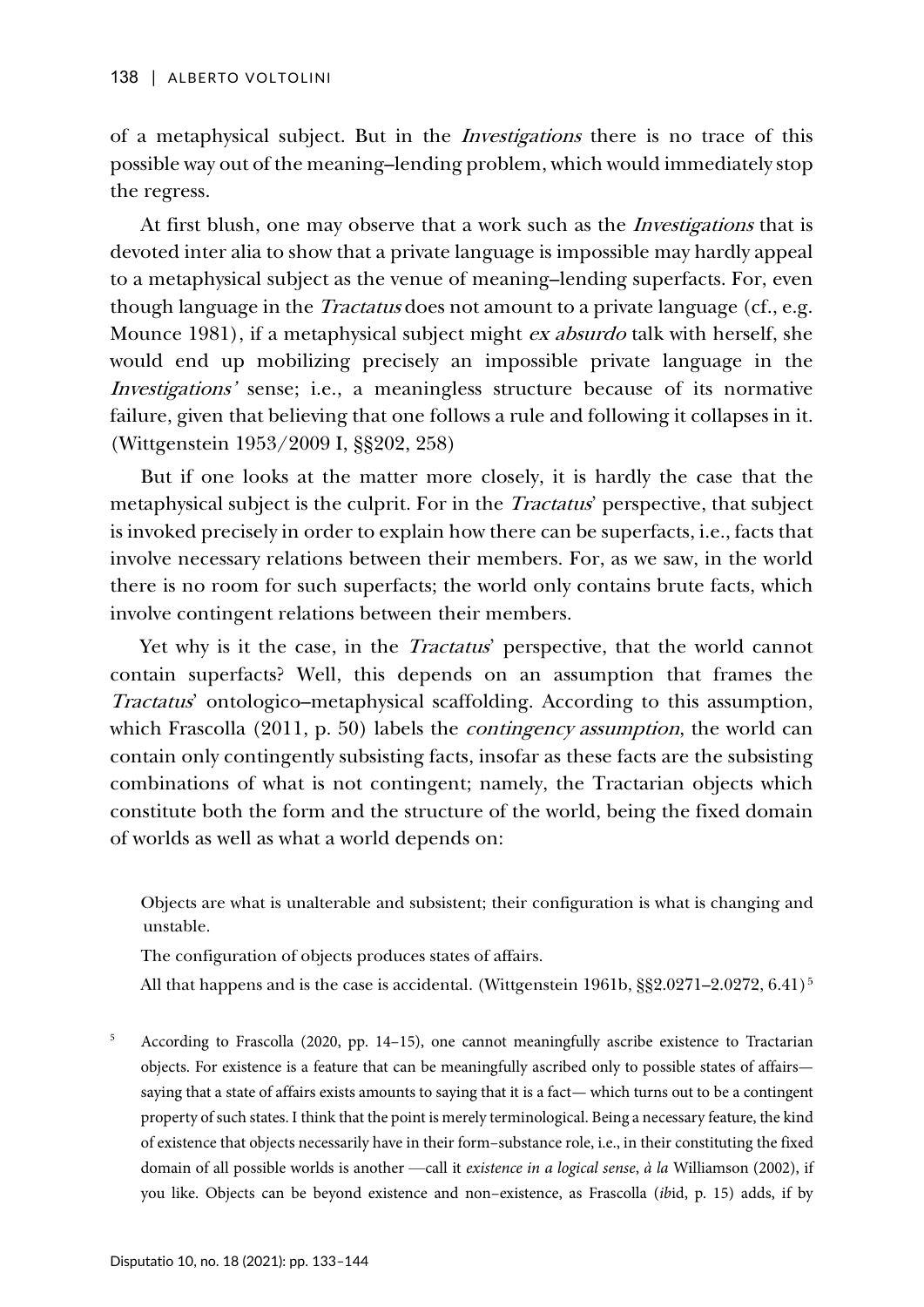Yet in the context of the *Investigations*, which has renounced the *Tractatus*' ontologico–metaphysical scaffolding in favour of the idea that the essence of the world is rather constituted by the grammar of language (Wittgenstein 1953/2009 I, §§371, 373), i.e., by the systems of the rules according to which we use language expressions, there is no more need for that assumption.

One might rebut that it is precisely because in the Investigations Wittgenstein had replaced that scaffolding by appealing to the idea that essence is constituted by grammar, that there is still no room there for superfacts, in particular mental facts involving a necessary relation between the thought and its objects. And indeed, this is the Investigations' official lesson, in particular with respect to intentionality. The idea that there is such a necessary relation must be cashed out in grammatical terms, as the expression of a rule according to which the expression for an intentional state means the same as an expression saying that such a state is satisfied (Voltolini forthcoming).

Is it experience that tells me that this sort of game usually follows such an act of intending? So can't I actually be sure what I intended to do? And if that is nonsense —what kind of super-rigid connection obtains between the act of intending and the thing intended?— Where is the connection effected between the sense of the words "Let's play a game of chess" and all the rules of the game? —Well, in the list of rules of the game, in the teaching of it, in the everyday practice of playing. (Wittgenstein 1953/2009 I, §197; my italics)

Still, that is not a forced lesson to be taken from the Investigations. For in the Investigations (just as in the preparatory texts for the second part of it, in particular, those that have been published posthumously under the label Last Writings on the Philosophy of Psychology), we find explicit mention of noncontingent facts, i.e., facts which are constituted by necessary relations —or, in Wittgenstein's terminology, internal relations— among its members. For example, what is seen in a seeing––as experience bears one such relation with other items:

The colour in the visual impression corresponds to the colour of the object (this blotting paper looks pink to me, and is pink) —– the shape in the visual impression to the shape of

"existence" one means the other aforementioned kind of existence that affects possible states of affairs. Since the kind of existence I am instead talking about here is a necessary feature for objects, having it amounts to another superfact, i.e., a necessary fact, which cannot be said, but only shown by means of ordinarily meaningful sentences in showing their necessary sense (Wittgenstein 1961b, §4.1211). For the general idea that the notion of existence is polysemous see (Voltolini 2012, 2018).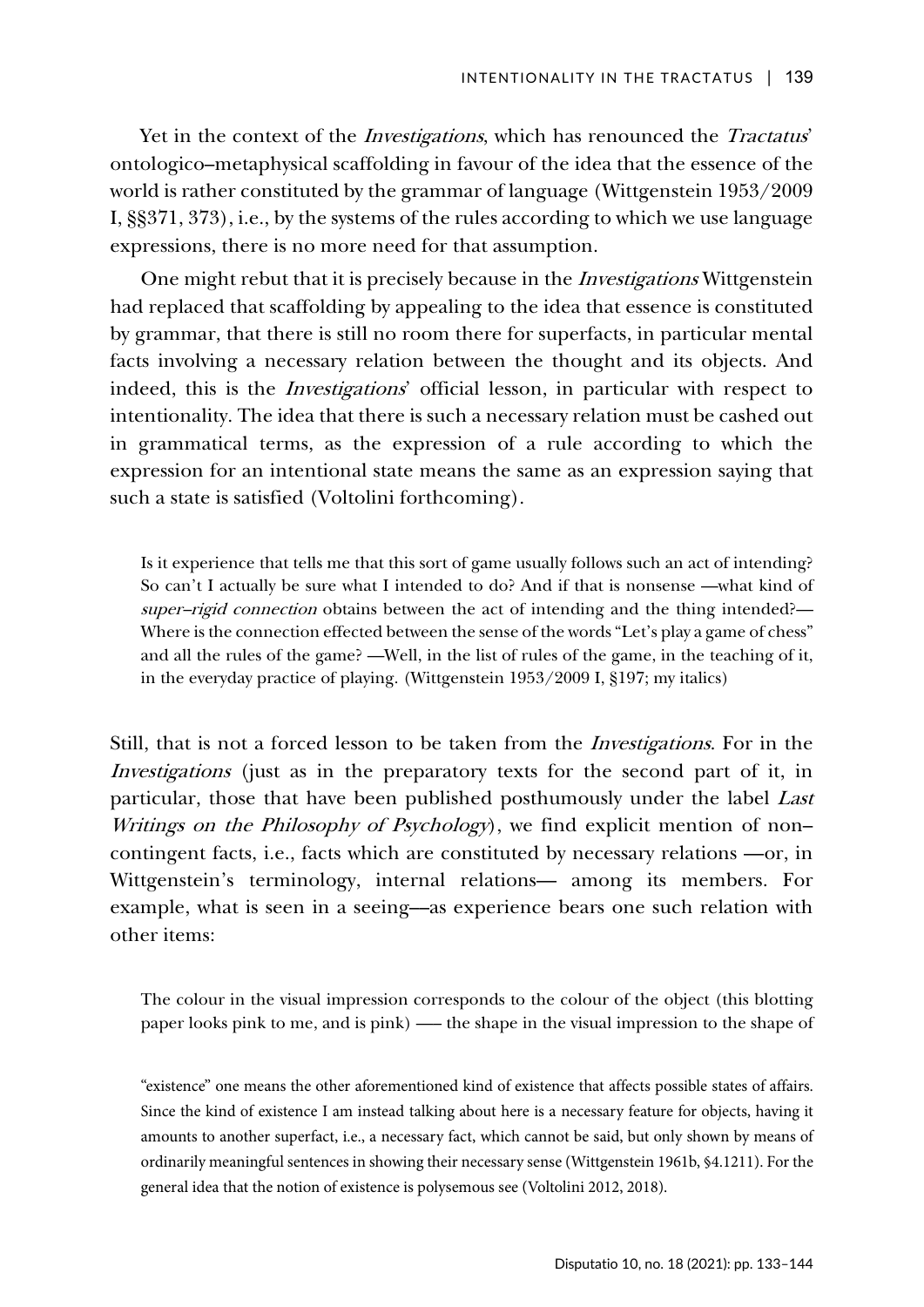the object (it looks rectangular to me, and is rectangular) —– but what I perceive in the lighting up of an aspect is not a property of the object, but an *internal relation* between it and other objects. (Wittgenstein 1953/2009 II, xi, §247)

It is in language that an expectation and its fulfilment make contact (Wittgenstein 1953/2009, §445).

The statement that the wish for it to be the case that p is satisfied by the event p, merely enunciates a rule for signs: (the wish for it to be the case that  $p$ ) = (the wish that is satisfied by the event p). Like everything metaphysical, the harmony between thought and reality is to be found in the grammar of the language (Wittgenstein 1969, §112; see also Wittgenstein 1953/2009, §458).

So, once the contingency assumption is given up, theoretically speaking, even in the *Investigations* one may appeal to non–contingent facts without also appealing to the obscure metaphysical subject as their own venue in order to solve the meaning-lending problem (Voltolini 2010)<sup>[6](#page-7-0)</sup>. Wittgenstein himself flirted with this solution once he came back to Cambridge in order to do philosophy again. For in the Philosophical Remarks he explicitly treats intentionality as an internal act––object relation, qua constitutive element of his own picture theory of meaning:

If you exclude the element of intention from language, its whole function then collapses.

It may look as if, in introducing intention, we were introducing an uncheckable, a so–to– speak metaphysical element into our discussion. But the essential difference between the picture conception and the conception of Russell, Ogden and Richards, is that it regards recognition as seeing an internal relation, whereas in their view this is an external relation (Wittgenstein  $1964$ ,  $\S21$ )<sup>[7](#page-7-1)</sup>.

All in all, for me, there would have been room in the *Investigations* to preserve the Tractarian solution to the meaning–lending problem he raises there, while simultaneously dropping the appeal to a metaphysical subject that made that solution problematic. In a way, then, the *Investigations* could have improved some of the *Tractatus*' ideas.

<span id="page-7-0"></span><sup>6</sup> Zemach (1989, 1995) defends this interpretation of the *Investigations* explicitly.

<span id="page-7-1"></span><sup>7</sup> To be sure, one may observe that in the *Philosophical Remarks* Wittgenstein still appeals to a metaphysical subject as the essential limit of the world. For on the one hand he says that there is no subject in the world, and on the other hand for him the essence of the world showing the unsayable truth of solipsism makes reference to that subject (cf. Wittgenstein 1964, §§71, 85).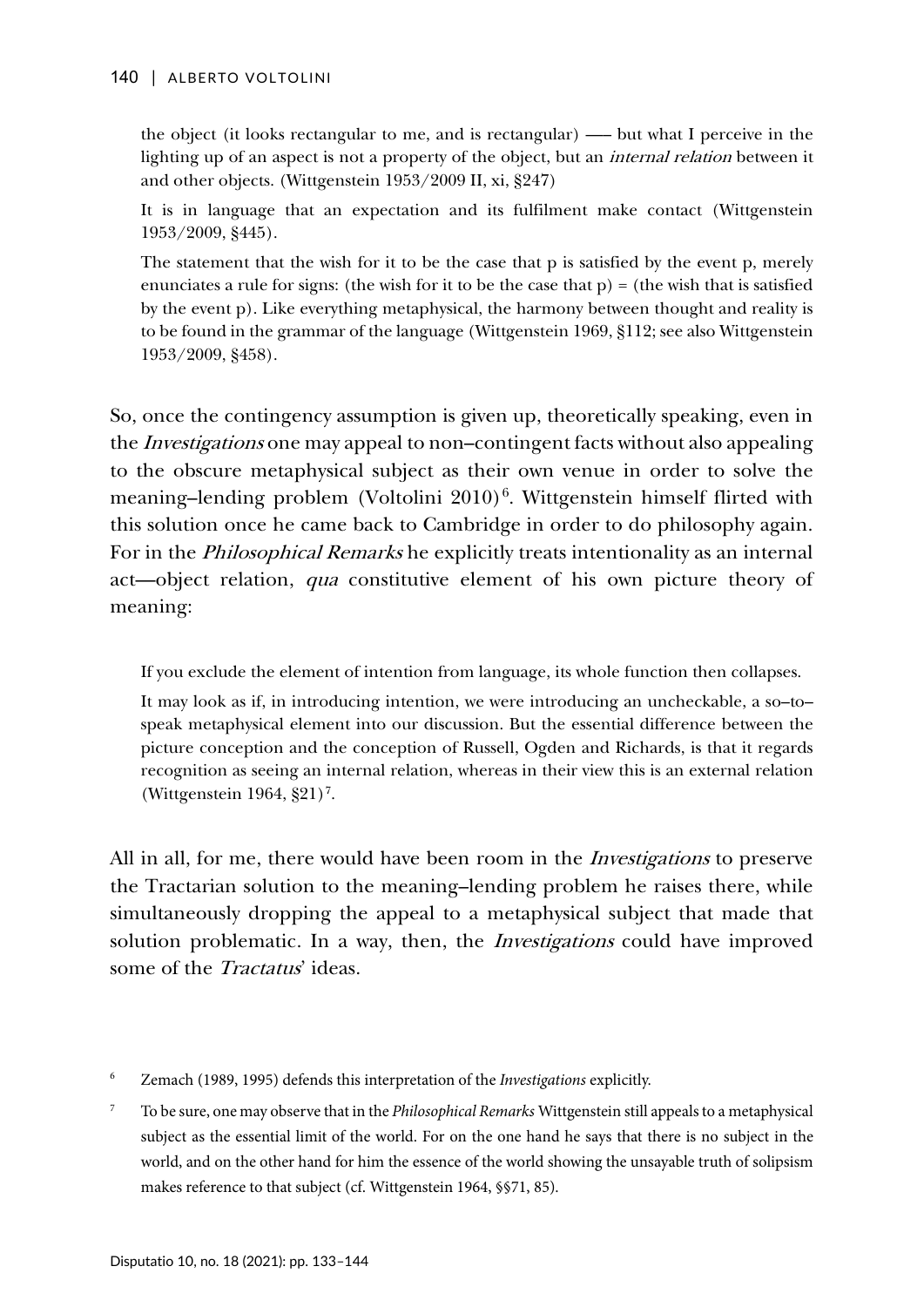### ACKNOWLEDGEMENTS

I thank Lello Frascolla and Diego Marconi for the nice conversations I had with them on this subject.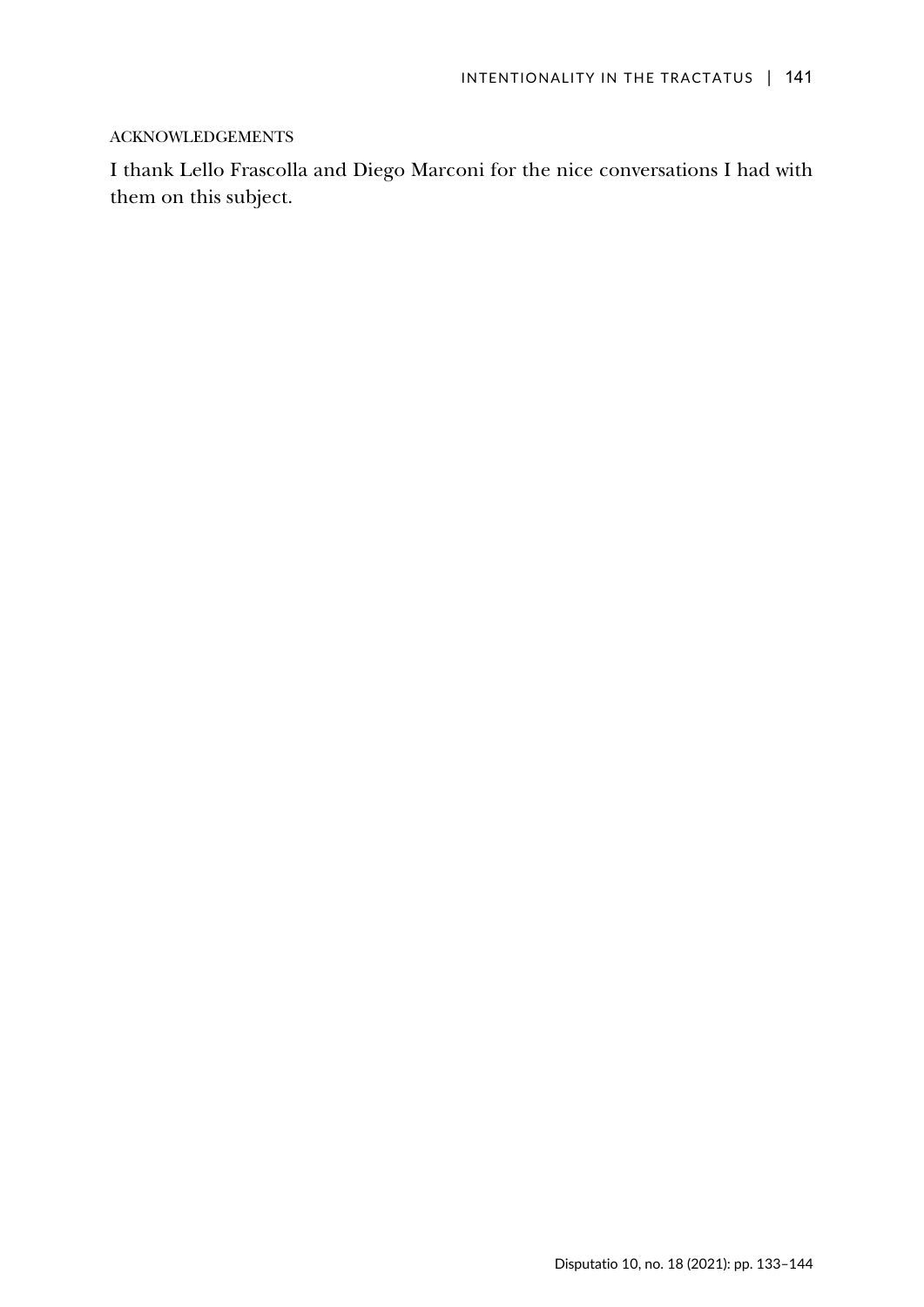### REFERENCES

- ALMOG, Joseph (1984). «Semantic Anthropology». Midwest Studies in Philosophy, number 9: pp. 479-489. DOI 10.1111/j.1475-4975.1984.tb00073.x
- DRETSKE, Fred (1995). Naturalizing the Mind. Cambridge MA: The MIT Press.
- FODOR, Jerry A. (1990). A Theory of Content and Other Essays. Cambridge MA: The MIT Press.
- FRASCOLLA, Pasquale (2011). Understanding Wittgenstein's Tractatus. London: Routledge.
- FRASCOLLA, Pasquale (2020). «Contingentism versus Necessitism: The Tractatus Standpoint». Philosophical Investigations, number 44: pp. 3-18. [DOI](https://doi.org/10.1111/phin.12294)  [10.1111/phin.12294.](https://doi.org/10.1111/phin.12294)
- HACKER, Peter M.S. (1972). Insight and Illusion. Oxford: Oxford University Press.
- KAPLAN, David. (1990). «Words». Proceedings of the Aristotelian Society, Suppl. Vol. 64: pp. 93-119.
- KENNY, Anthony J. P. (1981). «Wittgenstein's Early Philosophy of Mind». In: I. Block (ed.), *Perspectives on the Philosophy of Wittgenstein*. Oxford: Blackwell, pp. 140-147.
- MALCOLM, Norman (1986). Nothing is Hidden. Oxford: Blackwell.
- MARCONI, Diego (2002). «Il Tractatus». In D. Marconi (ed.), Guida a Wittgenstein. Rome: Laterza, pp. 15-58.
- McDONOUGH, Richard M. (1994). «Wittgenstein's Reversal on the "Language of Thought" Doctrine». The Philosophical Quarterly, number 44: pp. 482-494.
- MOUNCE, Howard O. (1981). Wittgenstein's Tractatus. An Introduction. Chicago: University of Chicago Press.
- SACCHI, Elisabetta, VOLTOLINI, Alberto (2012). «To Think Is To Literally Have Something in One's Thought». *Quaestio* number 12: pp. 395-422.
- SEARLE, John R. (1983). Intentionality. Cambridge: Cambridge University Press.
- VOLTOLINI, Alberto (2010). «Was Wittgenstein Wrong About Intentionality?». In: P. Frascolla et al. (eds.), Wittgenstein: Mind, Meaning and Metaphilosophy. Basingstoke: Palgrave, pp. 67-81.
- VOLTOLINI, Alberto (2012). «All the Existences That There Are». Disputatio number 32: pp. 361-383.
- VOLTOLINI, Alberto (2018). «Ontological Syncretistic Noneism». Australasian Journal of Logic number 15: pp. 124-138.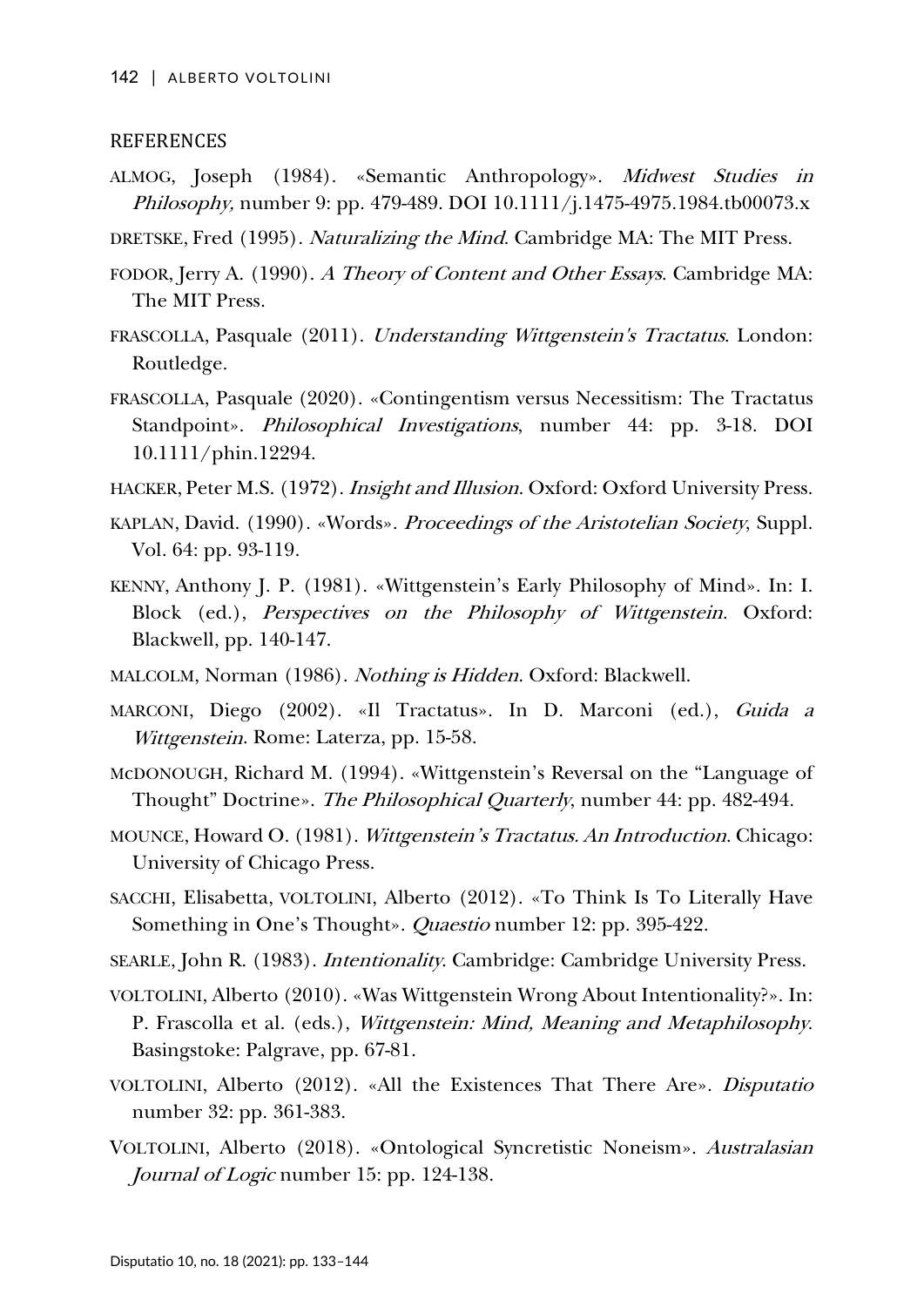VOLTOLINI, Alberto (forthcoming). «Intentionality is not Normative».

- WILLIAMSON, Timothy (2002). «Necessary Existents». In: A. O'Hear, (ed.) Logic, Thought and Language. Cambridge: Cambridge University Press, pp. 233-251.
- WITTGENSTEIN, Ludwig (1961a). Notebooks 1914-1916. Chicago: University of Chicago Press.
- WITTGENSTEIN, Ludwig (1961b). Tractatus Logico-Philosophicus. London: Routledge and Kegan Paul.
- WITTGENSTEIN, Ludwig (1964). Philosophical Remarks. Oxford: Blackwell.
- WITTGENSTEIN, Ludwig (1969). Philosophical Grammar. Oxford: Blackwell.
- WITTGENSTEIN, Ludwig (1953/2009). Philosophical Investigations. Translation by G.E.M. Anscombe, P. M. S. Hacker and Joachim Schulte. Malden, Oxford and Chichester, West Sussex: Wiley–Blackwell.
- ZEMACH, Eddy M. (1989). «Wittgenstein on Meaning». Grazer Philosophische Studien number 33/34: pp. 415-435.
- ZEMACH, Eddy M. (1995). «Meaning, the Experience of Meaning, and the Meaning-Blind in Wittgenstein's Late Philosophy». The Monist number 78: pp. 480-495.



#### **Intentionality in the Tractatus**

In the *Tractatus*, Wittgenstein seems to appeal to the idea that thoughts manage to explain how sentences, primarily elementary sentences, can be such that their subsentential elements refer to objects. In this respect, he seems indeed to appeal to the claim that thoughts, *qua* endowed with not only *original*, but also *intrinsic*, intentionality, lend this intentionality to names, by transforming them into names-of', i.e., symbols endowed with intrinsic intentionality as well. Such a claim, however, entails that there must be necessary superfacts (as he implicitly meant them in the *Investigations*). Since according to the *Tractatus'* ontology there cannot be necessary facts in the world, but at most only in its logical scaffolding, the most likely chance is that such facts are facts for the limit of the world, i.e., the metaphysical subject. Curiously enough, in his later critique, in the *Investigations*, of mentalist semantics, Wittgenstein fails to appeal to this claim, which can block the infinite regress that he there changes the mentalist position with. Since in the *Investigations* necessary facts seem to be allowed, this failure is even more striking.

Keywords: Original and Intrinsic Intentionality **·** Thought **·** Symbols **·** Necessary Facts **·** Metaphysical Subject.

### **Intencionalidad en el Tractatus**

Parece que Wittgenstein apela en el *Tractatus* a la idea de que los pensamientos logran explicar cómo las